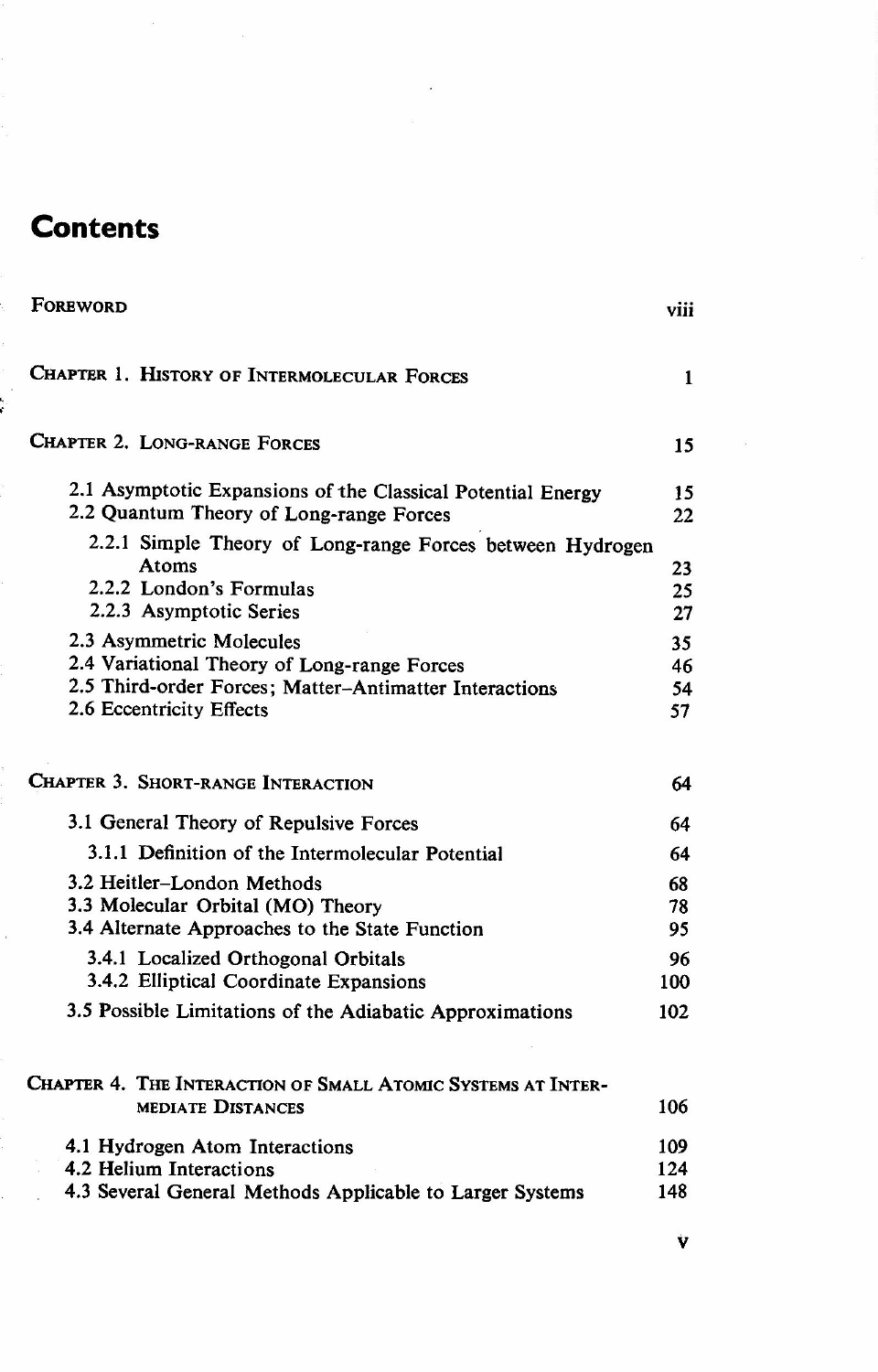## **Contents**

| CHAPTER 5. NONADDITIVITY OF INTERMOLECULAR FORCES                                      | 151             |
|----------------------------------------------------------------------------------------|-----------------|
| 5.1 Long-range Forces                                                                  | 151             |
| 5.2 Short-range Three-body Forces                                                      | 165             |
| 5.3 Short-range Four-body Forces                                                       | 177             |
| CHAPTER 6. RETARDED DISPERSION FORCES; RELATIVISTIC EFFECTS                            | 189             |
| 6.1 The Effect of Radiative Coupling on Intermolecular Forces                          |                 |
| between Ground State Atoms                                                             | 189             |
| 6.2 Relativistic Dispersion Forces                                                     | 209             |
| 6.3 Semi-classical Calculations of Retardation Effects                                 | 2I <sub>4</sub> |
| 6.4 Spin and Magnetic Multipole Contributions                                          | 219             |
| <b>CHAPTER 7. FORCES BETWEEN MOLECULES</b>                                             | 222             |
| 7.1 Introduction                                                                       | 222             |
| 7.2 Interaction between Hydrogen Molecules                                             | 223             |
| 7.2.1 Exchange Forces                                                                  | 223             |
| 7.3 Interaction between a Hydrogen Molecule and a Hydrogen                             |                 |
| Atom                                                                                   | 241             |
| 7.4 $H_2$ – He                                                                         | 246             |
| 7.5 General Long-range Interaction between Molecules having                            |                 |
| <b>Permanent Multipoles</b>                                                            | 248             |
| 7.6 Forces between Long-chain Molecules                                                | 249             |
| 7.6.1 Saturated-chain Molecules                                                        | 250             |
| 7.6.2 Large Conjugated Double-bond Molecules                                           | 256             |
| <b>CHAPTER 8. INTERACTIONS BETWEEN EXCITED ATOMS</b>                                   | 264             |
| 8.1 First-order Perturbation Energy                                                    | 265             |
| 8.1.1 Exchange Contributions in First-order Interactions                               | 275             |
|                                                                                        |                 |
| 8.1.2 Radiation Corrections to the First-order Resonant Inter-<br>action of Like Atoms | 275             |
|                                                                                        |                 |
| 8.2 Second-order Perturbation Energy                                                   | 278             |
| 8.2.1 Retardation Effects in the Second Order                                          | 283             |
| 8.3 Double Minima. Crossing of Potential Curves                                        | 284             |
| CHAPTER 9. PHYSICAL ADSORPTION                                                         | 289             |
| 9.1 Small Density of Adsorbed Atoms-Neglect of Many-Atom                               |                 |
| <b>Effects</b>                                                                         | 289             |
| 9.1.1 Atoms Adsorbed on Insulators                                                     | 289             |
| 9.1.2 Atoms Adsorbed on Metals                                                         | 290             |
| 9.2 Many-atom Effects                                                                  | 299             |